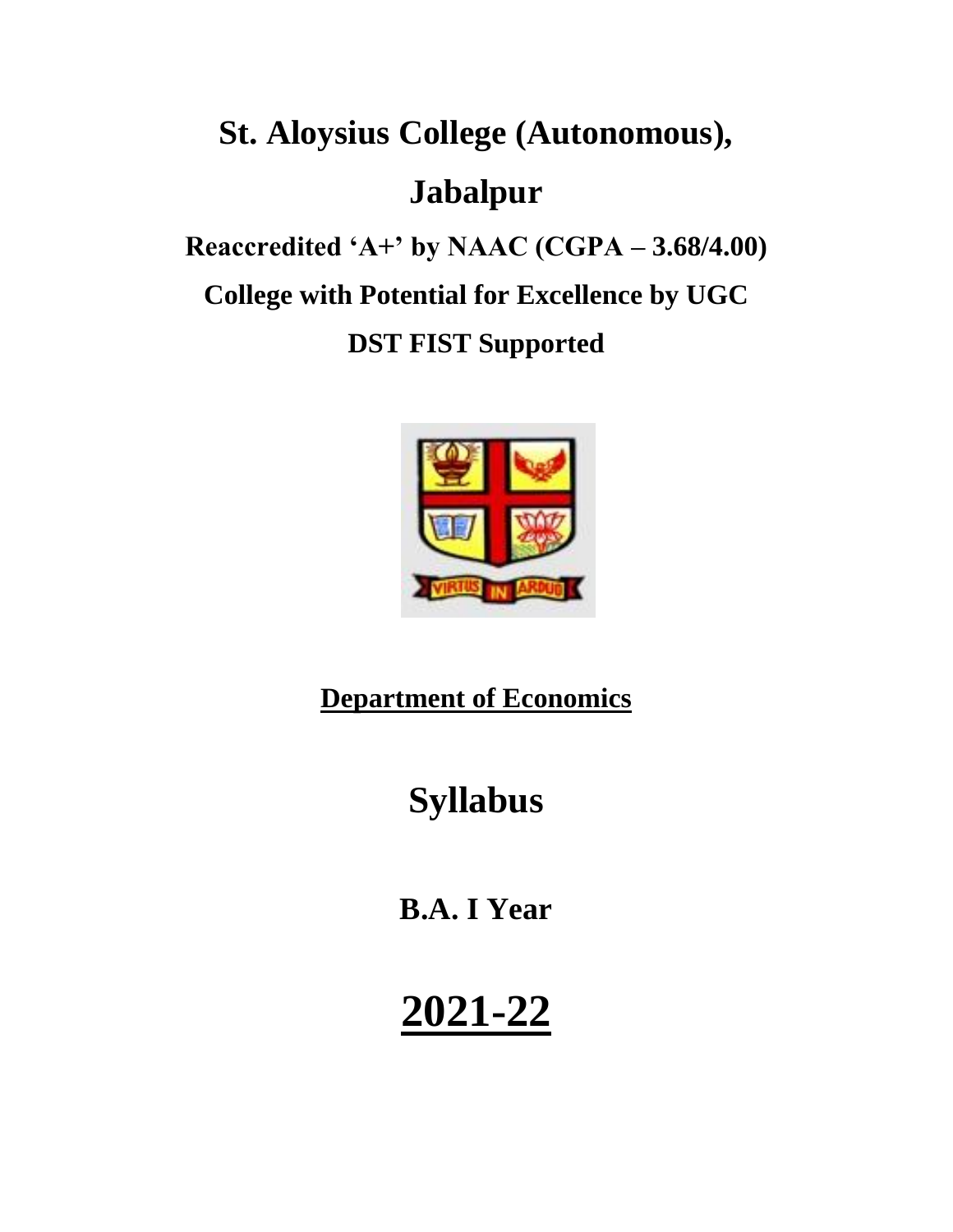### **Paper - I**

| <b>Course Code</b>  | A1-ECONIT             |
|---------------------|-----------------------|
| पाठ्यक्रम कोड       |                       |
| Course Title        | Micro Economics       |
| पाठ्यक्रम का शीर्षक | (व्यष्टि अर्थशास्त्र) |
| Credit Value        | 06                    |
| क्रेडिट मान         |                       |
| Max. Marks          | $25+75=100$           |
| अधिकतम अंक          |                       |

| Unit (इकाई)                                                                | $\overline{\mathrm{Topics}}$ (विषय वस्तु)                                                                                                                                                                                                                                                                                                                                                                                                                                                                                           |
|----------------------------------------------------------------------------|-------------------------------------------------------------------------------------------------------------------------------------------------------------------------------------------------------------------------------------------------------------------------------------------------------------------------------------------------------------------------------------------------------------------------------------------------------------------------------------------------------------------------------------|
| Introduction<br>Unit<br>$-1-$<br>of<br>Economics<br>(अर्थशास्त्र का परिचय) | 1. Definition, Scope and Nature of Economics.<br>2. Relation of Economics with other Social Science Subjects.<br>3. Positive and Normative Economics.<br>4. Methods of Economic Analysis- Inductive and Deductive<br>Methods.<br>5. Basic Concepts- Commodity, Price and Value, Rational<br>Behavior, Economic Laws, Wants and Choices.<br>6. Central Problems of An Economy- Production Possibility<br>curve.<br>1.   अर्थशास्त्र की परिभाषा, क्षेत्र एवं प्रकृति<br>2.   अर्थशास्त्र का सामाजिक विज्ञान के अन्य विषयों से सम्बन्ध |
|                                                                            | 3. वास्तविक एवं आदर्शात्मक अर्थशास्त्र<br>4.  आर्थिक विश्लेषण की पद्धतियाँ - आगमन एवं निगमन विधियाँ<br>5. मूल अवधारणाएं - वस्तु, मूल्य एवं कीमत, विवेकशील<br>व्यवहार,<br>आर्थिक नियम, आवश्यकता एवं चयन<br>6.  अर्थव्यवस्था की केन्द्रीय समस्याए- उत्पादन संभवना वक्र                                                                                                                                                                                                                                                                |
| Unit -2 Consumer Behavior<br>(उपभोक्ता का व्यवहार)                         | 1. Cardinal Approach-Utility, Marginal and Total Utility.<br>2. Law of Diminishing Marginal Utility.<br>3. Law of Equi-Marginal Utility.<br>4. Consumer's Surplus.<br>5. Ordinal<br>Curves-<br>Meaning<br>Approach-<br>Indifference<br>Characteristics, Consumer's Equilibrium.<br>6. Behavioral Approach-Revealed Preference Theory.<br>7. Law of Demand and its Exception- Giffen Goods.<br>Elasticity of Demand-Price, Income and Cross Elasticity.                                                                              |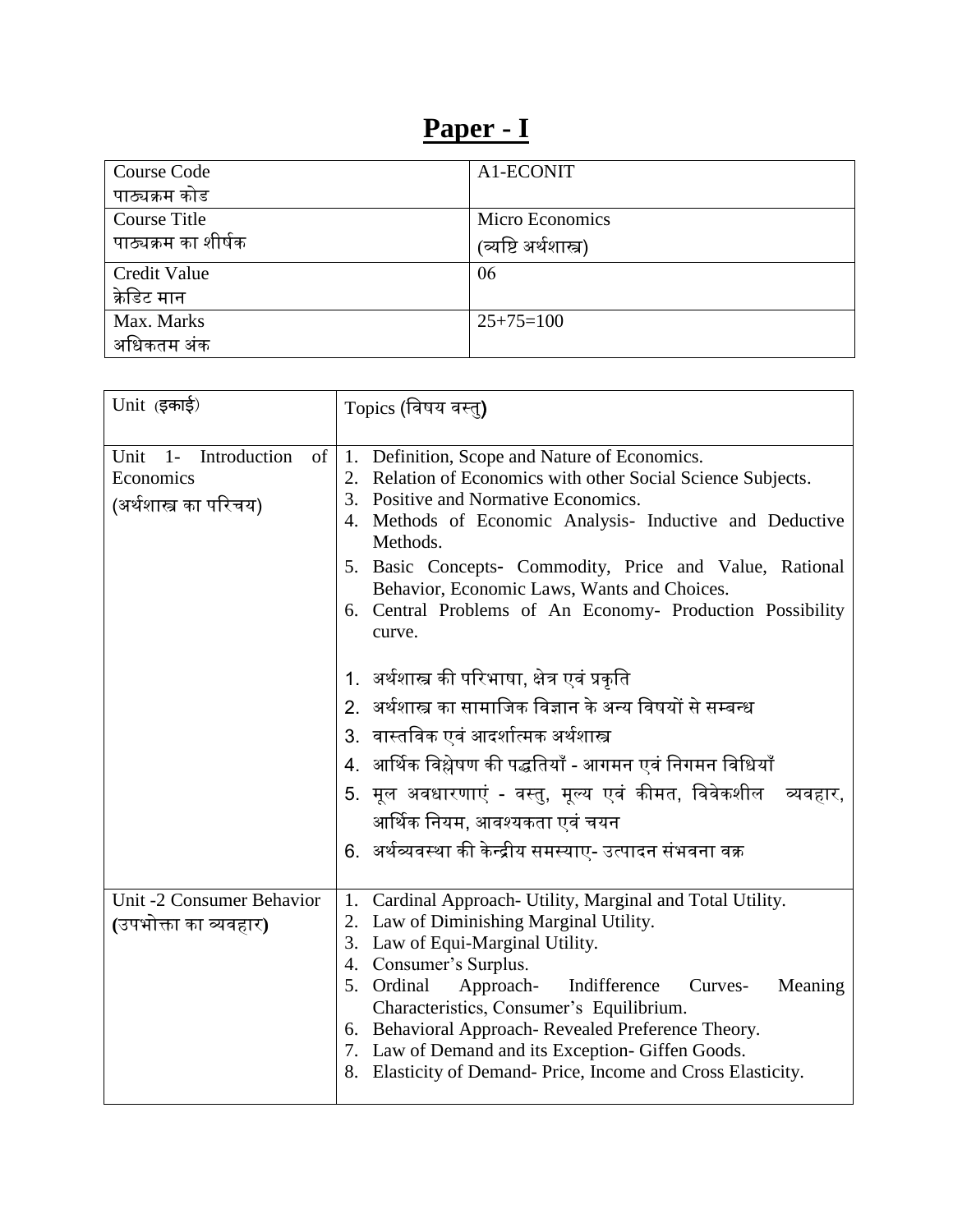|                                           | 1. गणनावाचक दृष्टिकोण - उपयोगिता, सीमांत व कुल उपयोगिता                                                |
|-------------------------------------------|--------------------------------------------------------------------------------------------------------|
|                                           | 2. सीमांत उपयोगिता ह्रास नियम                                                                          |
|                                           | 3. समसीमांत उपयोगिता नियम                                                                              |
|                                           | 4.   उपभोक्ता की बचत                                                                                   |
|                                           | 5. क्रमवाचक दृष्टिकोण- तटस्थता वक्र विशलेषण- अर्थ व विशेषताए,                                          |
|                                           | उपभोक्ता का सन्तुलन                                                                                    |
|                                           | 6. व्यावहारिक दृष्टिकोण-प्रकट अधिमान सिद्धांत                                                          |
|                                           | 7. मांग का  नियम और इसके अपवाद- गिफिन वस्तुए                                                           |
|                                           | 8. मांग की लोच-कीमत,आय और आड़ी लोच.                                                                    |
|                                           |                                                                                                        |
| Unit -3 Production                        | 1. Law of Supply and Elasticity of Supply.                                                             |
| (उत्पादन)                                 | 2. Production Function.<br>3. Law of Variable Proportions.                                             |
|                                           | 4. Return to Scale.                                                                                    |
|                                           | 5. Iso-Product Curve- Meaning, Characteristics.                                                        |
|                                           | 6. Producer's Equilibrium.                                                                             |
|                                           | 7. Economies of Scale.                                                                                 |
|                                           | 8. Concept of Revenue and Cost – Total, Average & Marginal                                             |
|                                           |                                                                                                        |
|                                           | 1.  पूर्ति का नियम एवं पूर्ति की लोच                                                                   |
|                                           | 2. उत्पादन फलन                                                                                         |
|                                           | 3.  परिवर्तनशील अनुपातो का नियम                                                                        |
|                                           | 4.  पैमाने के प्रतिफल नियम                                                                             |
|                                           | 5.  समोत्पाद वक्र:- अर्थ व विशेषताए                                                                    |
|                                           | 6.  उत्पादक का संतुलन                                                                                  |
|                                           | 7. पैमाने की बचते                                                                                      |
|                                           | 8.  आगम एवं लागत  की अवधारणा- कुल,  सीमांत एवं औसत                                                     |
|                                           |                                                                                                        |
| Unit -4 Market and Price<br>Determination | Meaning and Classification of Markets.<br>1.<br>Perfect Competition-Meaning and Characteristics.<br>2. |
| (बाजार और मूल्य निर्धारण)                 | Perfect Competition and Pure Competition.<br>3.                                                        |
|                                           | Determination of Price and Output under Perfect Competition.<br>4.                                     |
|                                           | Determination of Price and Output under Monopoly.<br>5.                                                |
|                                           | Price Discrimination under Monopoly.<br>6.                                                             |
|                                           | Monopolistic Competition.<br>7.                                                                        |
|                                           |                                                                                                        |
|                                           | 1.  बाजार का अर्थ एवं वर्गीकरण                                                                         |
|                                           | 2. पूर्ण प्रतियोगिता- अर्थ व विशेषताए                                                                  |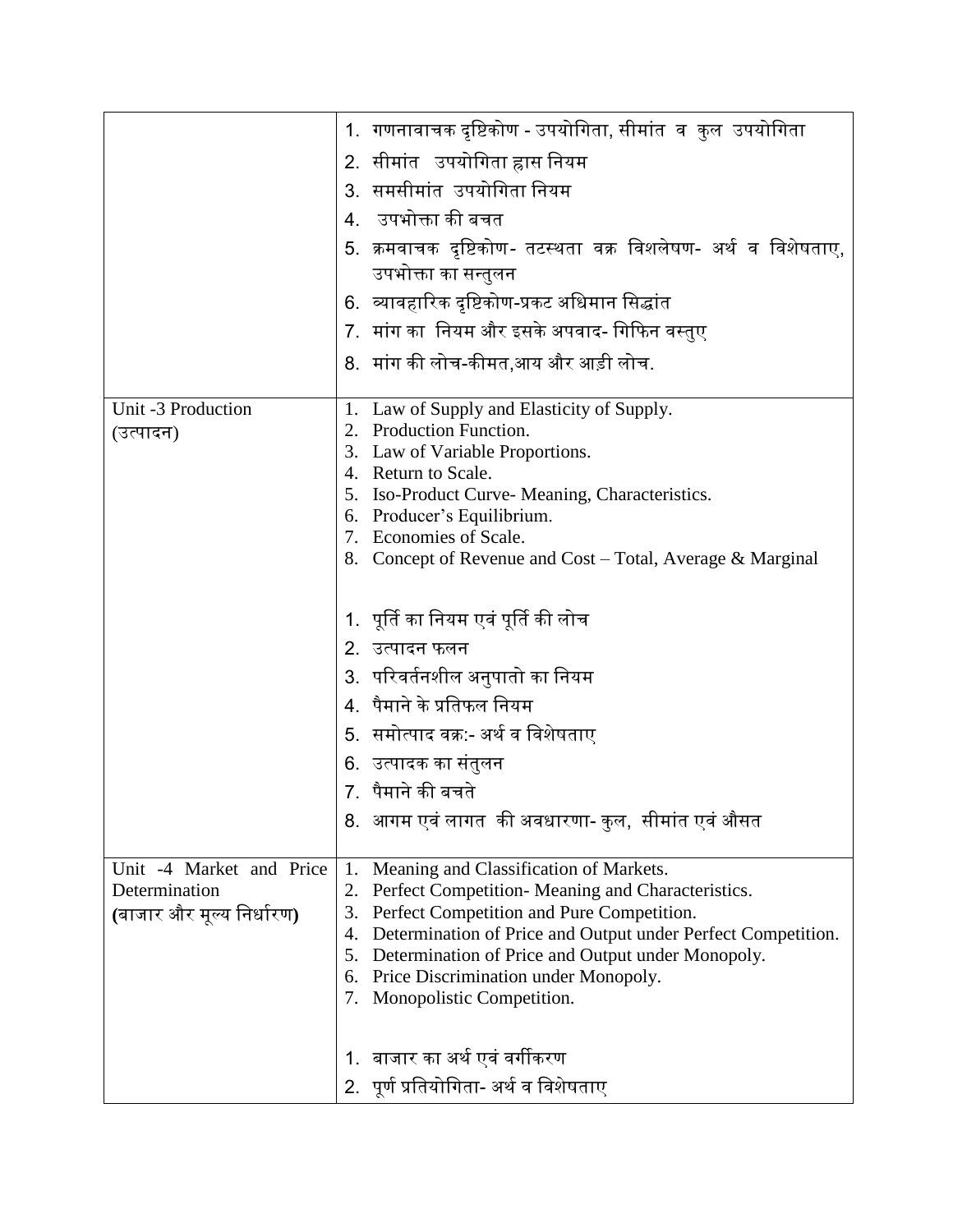|                                                                            | 3. पूर्ण प्रतियोगिता एवं शुद्ध प्रतियोगिता<br>4.  पूर्ण प्रतियोगिता में कीमत और उत्पादन का निर्धारण<br>5. एकाधिकार में कीमत व उत्पादन का निर्धारण<br>6.  एकाधिकार में कीमत विभेद<br>7.  एकाधिकृत प्रतियोगिता |
|----------------------------------------------------------------------------|--------------------------------------------------------------------------------------------------------------------------------------------------------------------------------------------------------------|
| Unit -5 Theory of Factor<br>Pricing<br>(साधन कीमत निर्धारण के<br>सिद्धांत) | 1.<br>Marginal Productivity Theory of Distribution.<br>Theory of Distribution-<br>2.<br>a) Rent<br>b) Wages<br>Interest<br>C)<br>d) Profit<br>Concept of Welfare Economics.<br>3.                            |
|                                                                            | वितरण का सीमांत उत्पादकता सिद्धांत<br>2.  वितरण के सिद्धांत –<br>a) लगान<br>b) मजदूरी<br>c) ब्याज<br>d) लाभ<br>3.  कल्याणकारी अर्थशास्त्रकी अवधारणा.                                                         |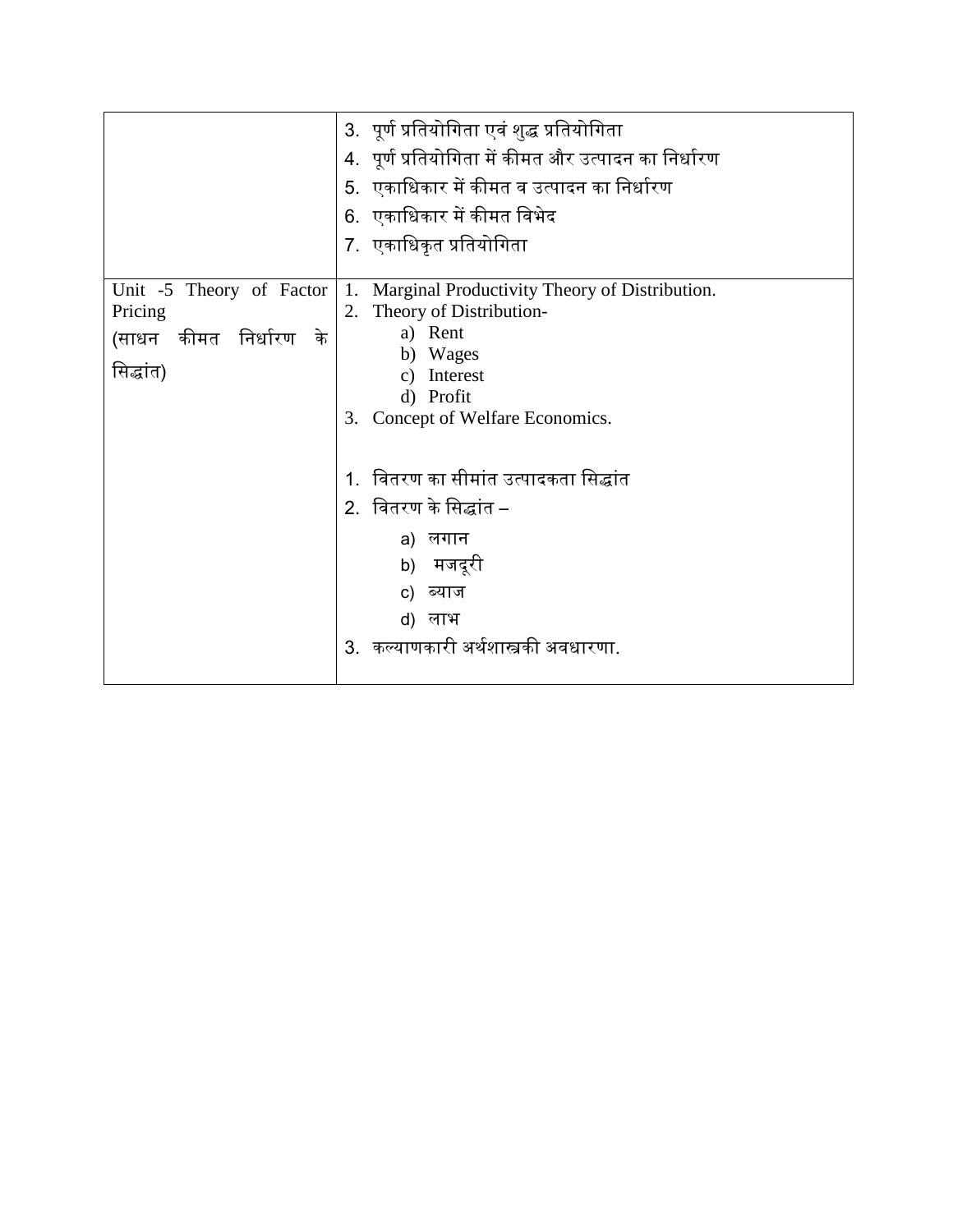#### **PAPER-2**

| Course Code         | A1-ECON2T                            |
|---------------------|--------------------------------------|
| पाठ्यक्रम कोड       |                                      |
| Course Title        | Indian Economy (भारतीय अर्थव्यवस्था) |
| पाठ्यक्रम का शीर्षक |                                      |
| Credit Value        | 06                                   |
| क्रेडिट मान         |                                      |
| Max. Marks          | $25+75=100$                          |
| अधिकतम अंक          |                                      |

| $Unit$ (इकाई)                 | Topics (विषय वस्तु)                                                                                                                                                                                                                                                                                                                                                                                                                                                                                                                                                                                                                                                                         |
|-------------------------------|---------------------------------------------------------------------------------------------------------------------------------------------------------------------------------------------------------------------------------------------------------------------------------------------------------------------------------------------------------------------------------------------------------------------------------------------------------------------------------------------------------------------------------------------------------------------------------------------------------------------------------------------------------------------------------------------|
| Unit -1 Introduction<br>परिचय | Characteristics of Indian Economy.<br>1.<br>Trends and Composition of National Income.<br>2.<br>Sectoral Distribution of Work force.<br>3.<br>Natural Resources Endowment- Land, Water, Livestock, Forest and<br>4.<br>Minerals.<br>Demographic Features- Population Composition, Size and growth<br>5.<br>Rates.<br>6. Problem and Causes of Over Population and Population Policy.<br>1. भारतीय अर्थव्यवस्था की विशेषताएँ<br>2. राष्ट्रीय आय की क्षेत्रीय संरचना एवं प्रवृत्तिया<br>3. श्रमशक्ति का क्षेत्रीय वितरण<br>4.  प्राकृतिक संसाधन सम्पदा- भूमि, जल, पशुधन, वन, खनिज<br>5. जनांकिकीय विशेषताए - जनसंख्या की संरचना आकार एवं वृद्धि दर<br>6. जनाधिक्य की समस्या एवं जनसंख्या नीति |
| Unit -2 Agriculture<br>कृषि   | Nature, Importance and Characteristics of Indian Agriculture.<br>1.<br>Land Use Pattern and Land Reforms.<br>3.<br>Trends in Agricultural Production and Productivity.<br>Green Revolution-Objective, Achievement and Failures.<br>4.<br>Agricultural Finance and Insurance.<br>5.<br>6. Agricultural Marketing.<br>7. New Technology in Agriculture.<br>1. भारतीय कृषि की प्रकृति, महत्त्व और विशेषताएँ                                                                                                                                                                                                                                                                                    |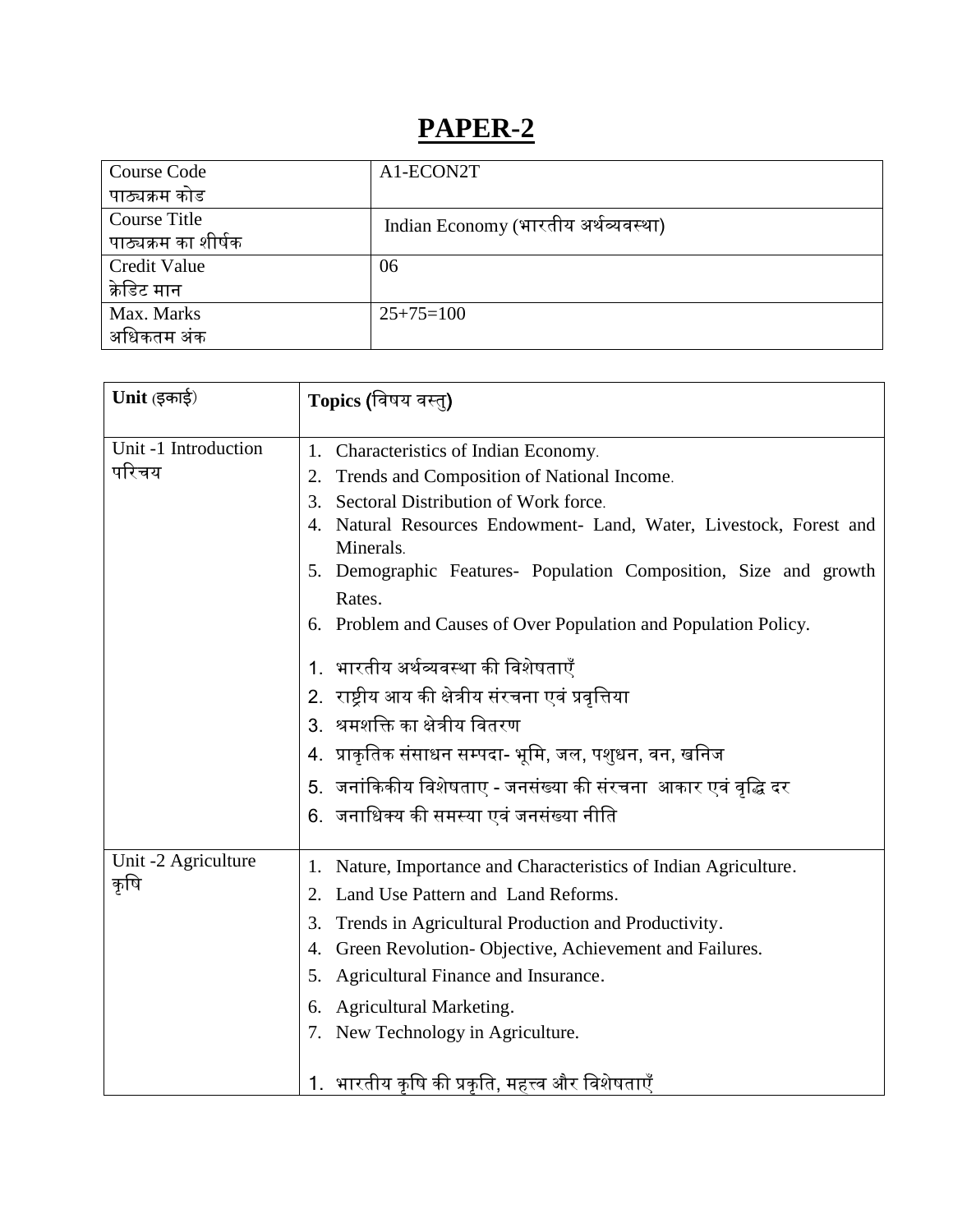|                                               | 2.  भू उपयोग पद्धति एवं भूमि सुधार                                                                 |
|-----------------------------------------------|----------------------------------------------------------------------------------------------------|
|                                               | 3. कृषि उत्पादन और उत्पादकता की प्रवृत्तिया                                                        |
|                                               | 4. हरितक्रांति-उद्देश, सफलताए एवं विफलताए                                                          |
|                                               | 5. कृषि वित्त एवं बीमा                                                                             |
|                                               | 6. कृषि विपणन                                                                                      |
|                                               | 7. कृषि में नवीन तकनीक                                                                             |
|                                               |                                                                                                    |
| Unit -3 Industry and                          | 1. Industrial Development of India after Independence.                                             |
| Infrastructure                                | 2. New Industrial Policy of 1991.                                                                  |
| उद्योग<br>एवं<br>अधारभूत<br>संरचना            | 3. Role of Public Sector and Private Sector in Industrialization                                   |
|                                               | 4. MSME- Definition, Characteristics and its Role                                                  |
|                                               | 5. Problems and Remedies of Small Scale and Cottage Industries                                     |
|                                               | 6.<br>Start Up India, Make in India and Aatm Nirbhar Bharat                                        |
|                                               | 7. Infrastructure Composition-Power, Transport and Communication.                                  |
|                                               | 1. स्वतंत्रता प्राप्ति के पश्चात भारत का औद्योगिक विकास                                            |
|                                               | 2. नई औद्योगिक नीति 1991                                                                           |
|                                               | 3. औद्योगिकीकरण में सार्वजनिक एवं निजी क्षेत्र की भूमिका                                           |
|                                               | 4. सुक्ष्म, लधु और माध्यम उपक्रम (MSME) – परिभाषा, विशेषताए एवं इनकी                               |
|                                               | भूमिका                                                                                             |
|                                               | 5. लघु एवं कुटीर उद्योगो की समस्याएं और समाधान                                                     |
|                                               | 6. स्टार्टअप इंडिया, मेक इन इंडिया एवं आत्मनिर्भर भारत                                             |
|                                               | 7. आधारभूत संरचना –ऊर्जा, परिवहन एवं संचार                                                         |
|                                               |                                                                                                    |
|                                               | Unit -4 Foreign Trade   1. Indian's Foreign Trade-Importance, Composition and Direction.           |
| and Development<br>विदेशी<br>एवं ।<br>व्यापार | 2. Role of Foreign Direct Investment and Multinational Corporations.<br>3. Disinvestment in India. |
| विकास                                         | 4. Indian Planning - Objectives, Achievements and Failures.                                        |
|                                               | 5. NITI Aayog.                                                                                     |
|                                               | Indian Economic Problems- Poverty, Unemployment and Regional<br>6.<br>Inequality.                  |
|                                               |                                                                                                    |
|                                               | 1.   भारत का विदेशी व्यापार-  महत्त्व, दशा एवं दिशा                                                |
|                                               | 2. प्रत्यक्ष विदेशी निवेश व बहुराष्ट्रीय निगमों की भूमिका                                          |
|                                               | 3. भारत में विनिवेश                                                                                |
|                                               | 4.   भारतीय नियोजन - उद्देश, उपलब्धियां एवं विफलताए                                                |
|                                               | 5. नीति आयोग                                                                                       |
|                                               | भारतीय आर्थिक समस्याएं- गरीबी, बेरोजगारी एवं क्षेत्रीय विषमताएँ<br>6.                              |